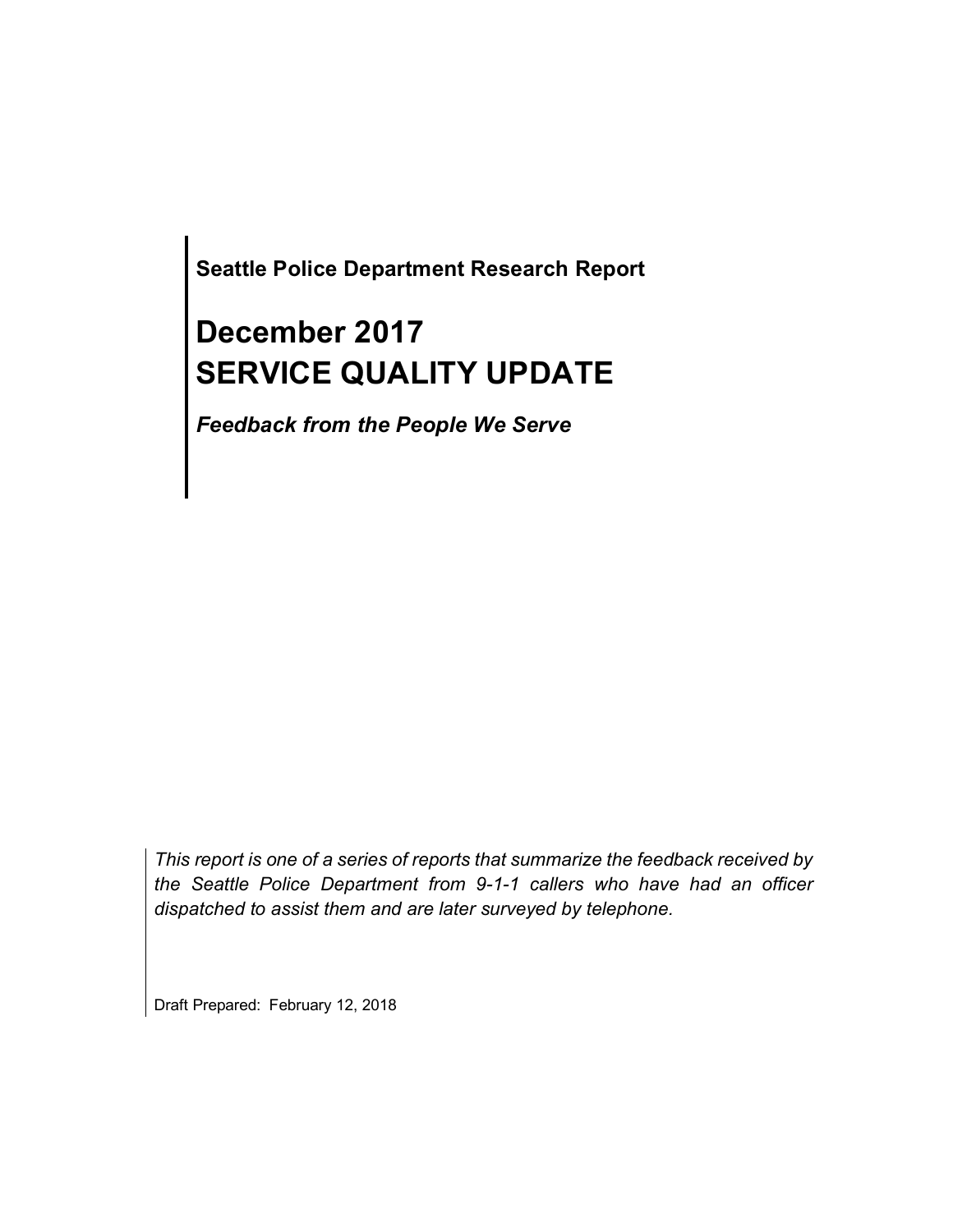#### **9-1-1 Caller Surveys: Summary and Conclusions from December 2017**

The Seattle Police Department customer satisfaction surveys provide feedback about the service provided by the Department to those who call 9-1-1 and have an officer dispatched to assist them. Key findings and conclusions from the December 2017 survey and comparisons to the other surveys conducted since June 2014 are summarized below.

**Overall Satisfaction**. Overall, customers continue to be satisfied with their experience with the Department "from calling 9-1-1 on to all contacts [they] had with the Police Department as a result of that call." Eighty percent (correcting for rounding error) of the customers rated their overall satisfaction with this experience as 4 or 5 on a five-point scale were 5 means "extremely satisfied," for an average rating of 4.25 out of 5 possible points. Ratings of overall satisfaction have remained high while fluctuating significantly since June 2014.

**Officers Responding to Customers' 9-1-1 Calls.** Customers rated the officers who responded to their 9- 1-1 calls positively. Customers indicated that the responding officers were professional and courteous (94% "strongly agree" or "agree"); and officers listened to customer concerns, answered questions, provided the information and assistance needed, clearly explained procedures, and told customers what would happen next (79% to 92% "strongly agree" or "agree"). The responding officers received lower ratings for giving "tips on preventing future crimes" (54% "strongly agree" or "agree").

Ratings of the responding officers fluctuated significantly since June 2014, but ratings in December 2017 did not differ significantly from either June 2014 or September 2017.

**Seattle Police Department Overall**. Customers also rated the Department highly. Customers indicated that "Department personnel are professional and courteous" (85% "strongly agree" or "agree") and the Department is available when needed, clearly explains procedures and requirements, focuses on public safety issues of concern, and is a good resource for information about preventing crime (57% to 71%) "strongly agree" or "agree"). These were positive ratings, but ratings of the officers with whom customers had personal contact (officers responding to 9-1-1 calls) were higher than ratings of the Department overall.

Ratings of three items, "Department personnel are professional and courteous," "The Department clearly explains its procedures and requirements," and "The Department is a good resource for information about preventing crime," fluctuated significantly since June 2014, but ratings in December 2017 did not differ significantly from June 2014 or September 2017. Ratings on two items, "The Department focuses on the public safety issues that concern you" and "The Department is available when needed," have not changed significantly since June 2014.

**9-1-1 Operations**. Customers were satisfied with the assistance provided by the 9-1-1 operator and with the speed with which their calls were answered by the operator (90% rated their satisfaction 4 or 5 on the scale where 5 means "extremely satisfied"). Ratings of satisfaction with the service provided by the 9-1-1 operator and with the speed with which calls fluctuated significantly across surveys, but satisfaction in December 2017 did not differ significantly from September 2017 or June 2014 (assistance provided) and June 2015 (speed), when the question about the speed with which calls were answered was first asked.

**Feelings of Safety**. Customers said that they feel safer "walking alone in [their] neighborhood during the day" (58% "extremely safe") than they do "walking alone in [their] neighborhood at night" (22% "extremely safe") or overall in Seattle (24% "extremely safe"). Feelings of safety have not changed significantly since June 2014.

As in past surveys, customers reported that the incident that caused them to call 9-1-1 led some of them to feel less safe than before they called 9-1-1, but the service provided by the Department as a result of their calls increased the proportion of customers who feel "more safe" and decreased the proportion who feel "less safe" than before they called 9-1-1. These results suggest that the service provided by the Department continues to provide customers with reassurance and to increase feelings of personal safety.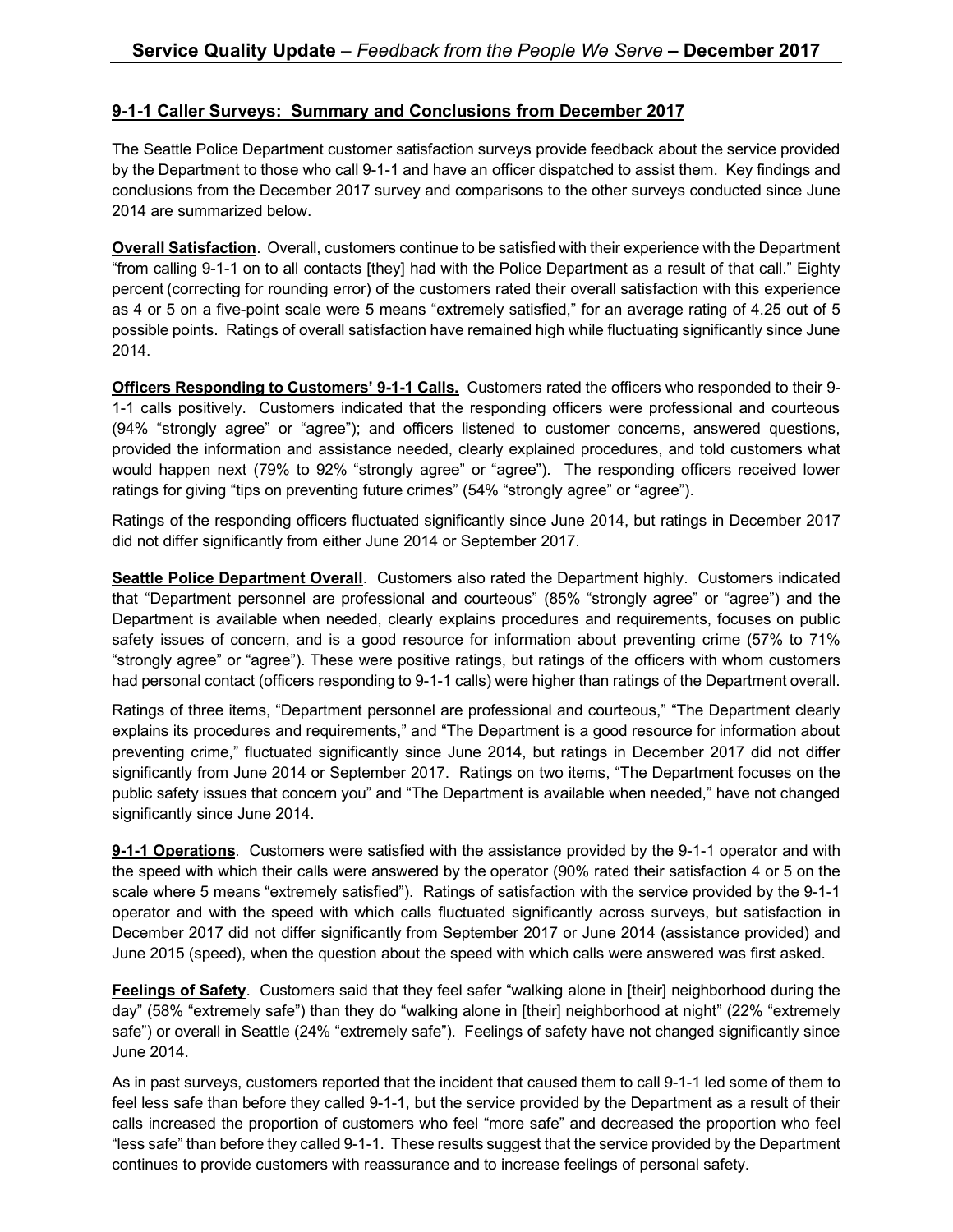### **9-1-1 Caller Surveys: Results**

This report (1) summarizes key results of the December 2017 survey of customers who called 9-1-1 in late November and early December and had an officer dispatched to assist them and (2) compares the December 2017 results with those of the 13 other surveys of 9-1-1 callers conducted since June 2014.<sup>1</sup>

**Overall Satisfaction.** Customers who had an officer dispatched to provide assistance after calling 9-1-1 were asked to use a five-point scale, where 5 means "extremely satisfied" and 1 means "not at all satisfied," to answer the question, "Overall, how satisfied are you with this experience with the Seattle Police Department – from calling 9-1-1 on to all contacts you had with the Police Department as a result of that call?"

As the next chart shows, 57 percent of the customers rated their satisfaction with this experience with the Department as 5 on the five-point scale where 5 means "extremely satisfied," and 24 percent rated their satisfaction as 4 on this scale. Four percent rated their satisfaction as 1, or "Not at all satisfied," and four percent rated their satisfaction as 2 on the five-point scale where 1 means, "Not at all satisfied."<sup>2</sup>



The next chart shows that the average rating in December 2017 was 4.25 on the five-point scale where 5 is high. Responses to this question have fluctuated significantly since June 2014, but the satisfaction reported in December 2017 did not differ significantly from satisfaction in June 2014 or September 2017, the most recent survey. This chart and similar charts, below, present the average ratings from five surveys over the past three-and-a-half years: June 2014, June 2015, June 2016, June 2017, and December 2017.<sup>3</sup>



 $1$  Results were compared across surveys and tested to determine if any differences between survey results were statistically significant. Statistical tests included Analysis of Variance (ANOVA), t-tests, and chi-square tests (*IBM SPSS Statistics Version 25,* Release 25.0.0.1, 2017). Differences were considered statistically significant when the probability of the differences occurring by chance was less than .05 (p<.05).

 $2$  Percentages do not total 100 in this and some subsequent charts due to rounding.

 $3$  The numbers of respondents answering each question are omitted from some charts for readability, but approximately 200 customers participated in each survey.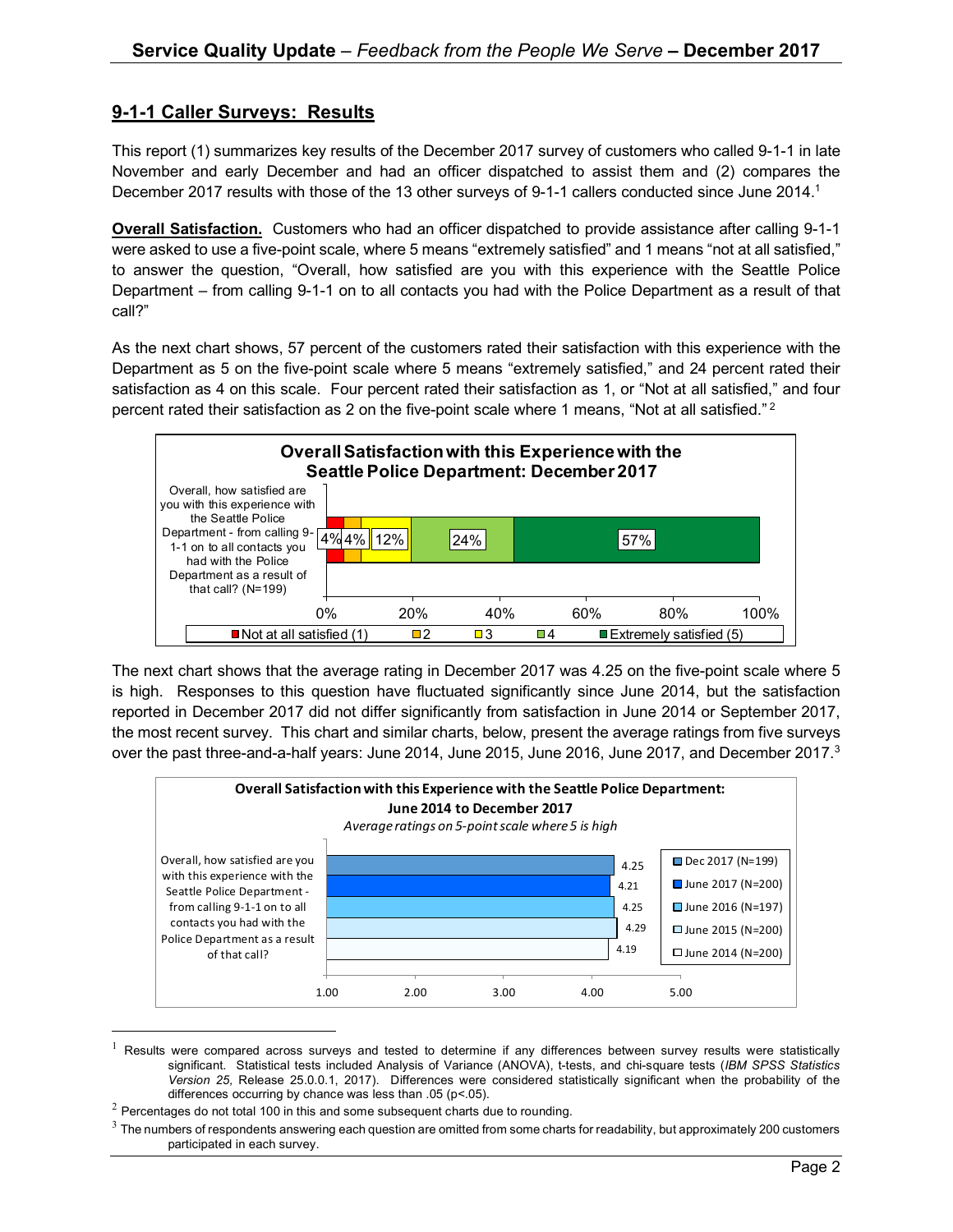**Officer Responding to the Call.** To assess customers' experiences with and opinions of the officer who responded to their calls to 9-1-1, customers were asked to indicate their level of agreement ("Strongly agree," "Agree," "Neither agree nor disagree," "Disagree," or "Strongly disagree") with a series of statements about the officer.

Customers rated officers highest for being professional and courteous and lowest for giving tips on preventing future crimes, as shown in the next chart.

- Sixty-three percent of the customers said that they "strongly agree" that the officer who first visited after their call to 9-1-1 "was professional and courteous," and 94 percent said that they "agree" or "strongly agree" with this statement. Five percent said they either "strongly disagree" or "disagree" that "The officer was professional and courteous."
- Between 44 and 49 percent of the customers said that they "strongly agree" with six of the statements: "The officer listened to your concerns," "The officer answered your questions," "The officer provided you the information you needed," "The officer provided the assistance you needed," "The officer clearly explained procedures and requirements," and "The officer told you what would happen next." Between 79 and  $92<sup>4</sup>$  percent of customers said that they either "agree" or "strongly agree" with these statements, and between 5 and 12 percent said that they "disagree" or "strongly disagree" with the statements.
- A total of 54 percent<sup>5</sup> of the customers said that they "agree" or "strongly agree," and 26 percent said that they "disagree" or "strongly disagree," with the statement, "The officer gave you tips on preventing future crimes."

| Opinions of Officer Responding to 9-1-1 Call: December 2017                     |                                |                                          |     |                             |                        |
|---------------------------------------------------------------------------------|--------------------------------|------------------------------------------|-----|-----------------------------|------------------------|
| The officer was professional<br>and courteous. $(N=200)\sqrt{2\%}$              | 3%<br>2%                       | 31%                                      |     | 63%                         |                        |
| The officer listened to your<br>concerns. (N=199)<br>4%                         | 1%3%                           | 44%                                      |     | 49%                         |                        |
| The officer answered your<br>questions. (N=197)                                 | $\frac{1}{4\%}$ 2% 6%          | 41%                                      |     | 48%                         |                        |
| The officer provided you the<br>information you needed.<br>$(N=196)$            | 3% 4% 5%                       | 44%                                      |     | 44%                         |                        |
| The officer provided the<br>assistance you needed. 4% 5% 6%<br>$(N=199)$        |                                | 39%                                      |     | 47%                         |                        |
| The officer clearly explained<br>procedures and requirements 3% 6%<br>$(N=193)$ | 10%                            | 36%                                      |     | 46%                         |                        |
| The officer told you what<br>would happen next. (N=194)                         | 2% 10%<br>9%                   | 35%                                      |     | 44%                         |                        |
| The officer gave you tips on<br>preventing future crimes.<br>$(N=160)$          | 7%<br>19%                      | 19%                                      | 28% |                             | 27%                    |
| 0%<br>Strongly disagree                                                         | 20%<br>$\blacksquare$ Disagree | 40%<br>$\Box$ Neither agree nor disagree | 60% | 80%<br>$\blacksquare$ Agree | 100%<br>Strongly agree |

Correcting for rounding error.

<sup>5</sup> Correcting for rounding error.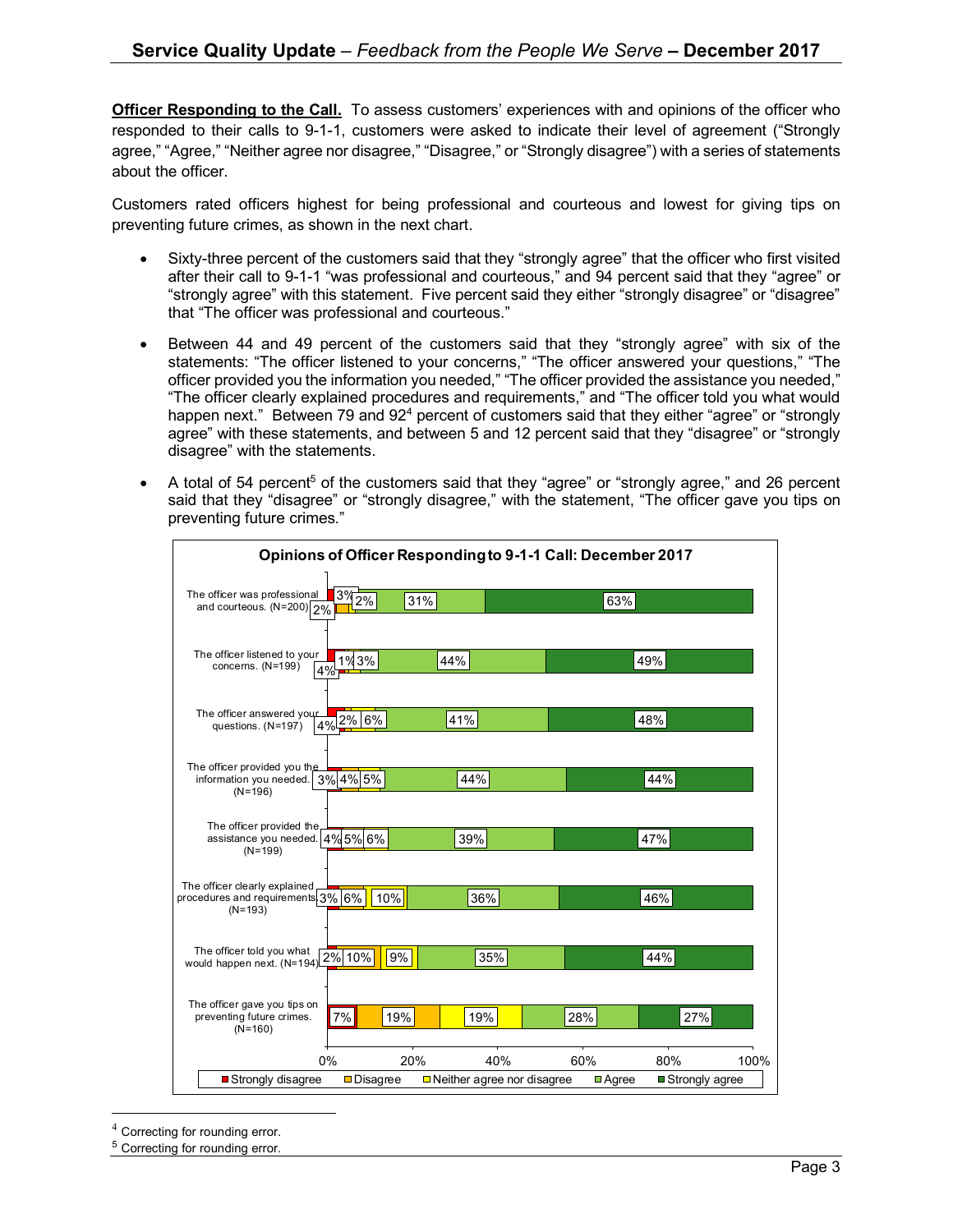Ratings of responding officers, shown in the next chart, fluctuated significantly since June 2014, but ratings in the current survey, December 2017, did not differ significantly from June 2014 or September 2017.



**Seattle Police Department Overall.** To assess opinions of the Seattle Police Department overall, customers were asked to indicate their level of agreement ("Strongly agree," "Agree," "Neither agree nor disagree," "Disagree," or "Strongly disagree") with statements about the Department, including the five statements shown in the next chart.

Customers rated the Department highest for having professional and courteous personnel, just as they rated the officer who responded to their call highest for being professional and courteous. Eighty-five percent of the customers said that they "strongly agree" or "agree," and six percent said they "disagree" or "strongly disagree" that "Department personnel are professional and courteous." Between 57 and 71 percent<sup>6</sup> of the customers said they "strongly agree" or "agree" with the other four statements about the Department; between 11 and 17 percent said that they "disagree" or "strongly disagree" with these statements, shown in the next chart.

Correcting for rounding error.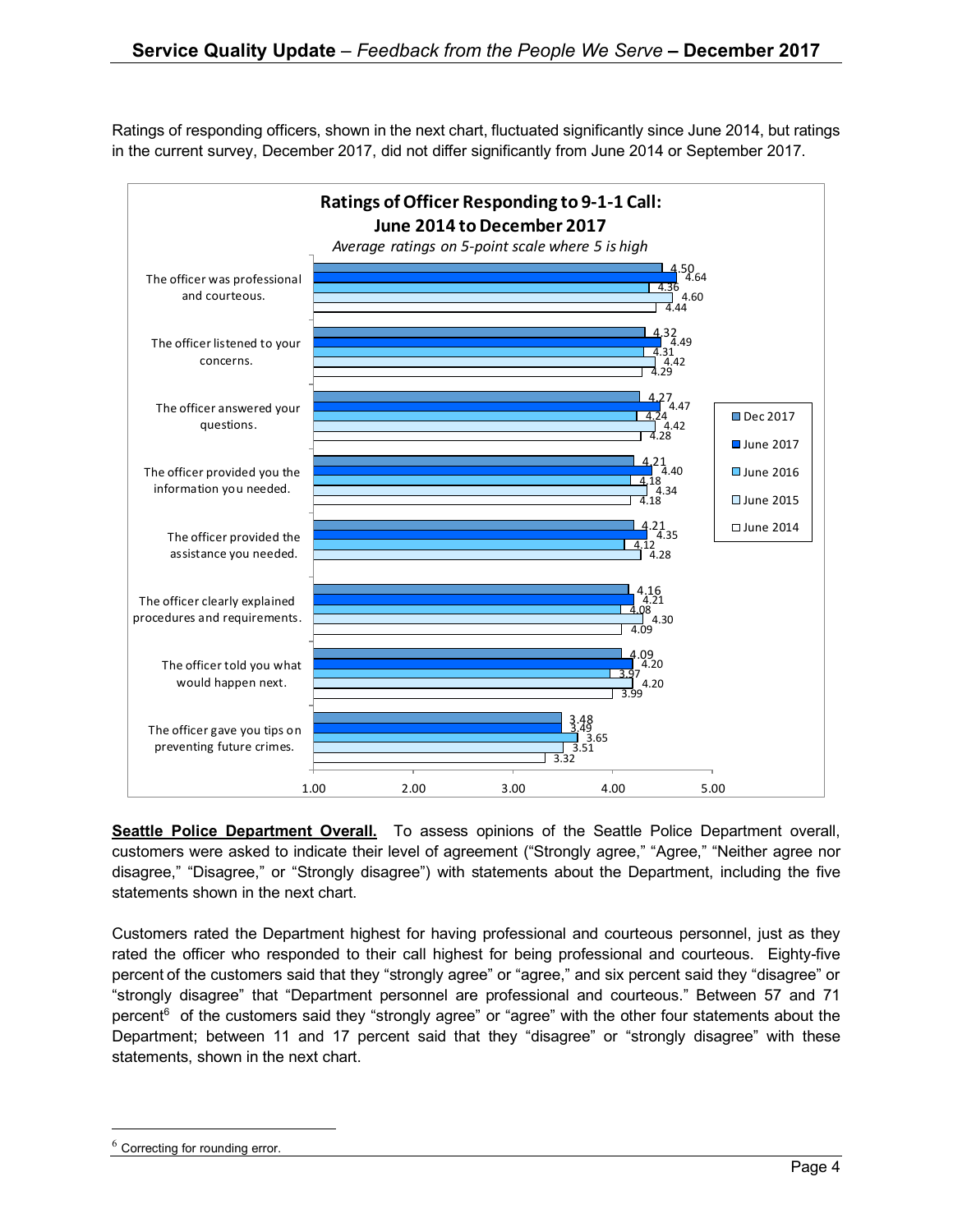

Ratings of three questions about the Department overall have fluctuated significantly since June 2014: "Department personnel are professional and courteous," "The Department clearly explains its procedures and requirements," and "The Department is a good resource for information about preventing crime." Ratings of these items did not differ significantly between December 2017 and June 2014 or September 2017. Ratings of the other two items, that the Department focuses on public safety issues of concern and is available when needed, have not changed significantly since June 2014.

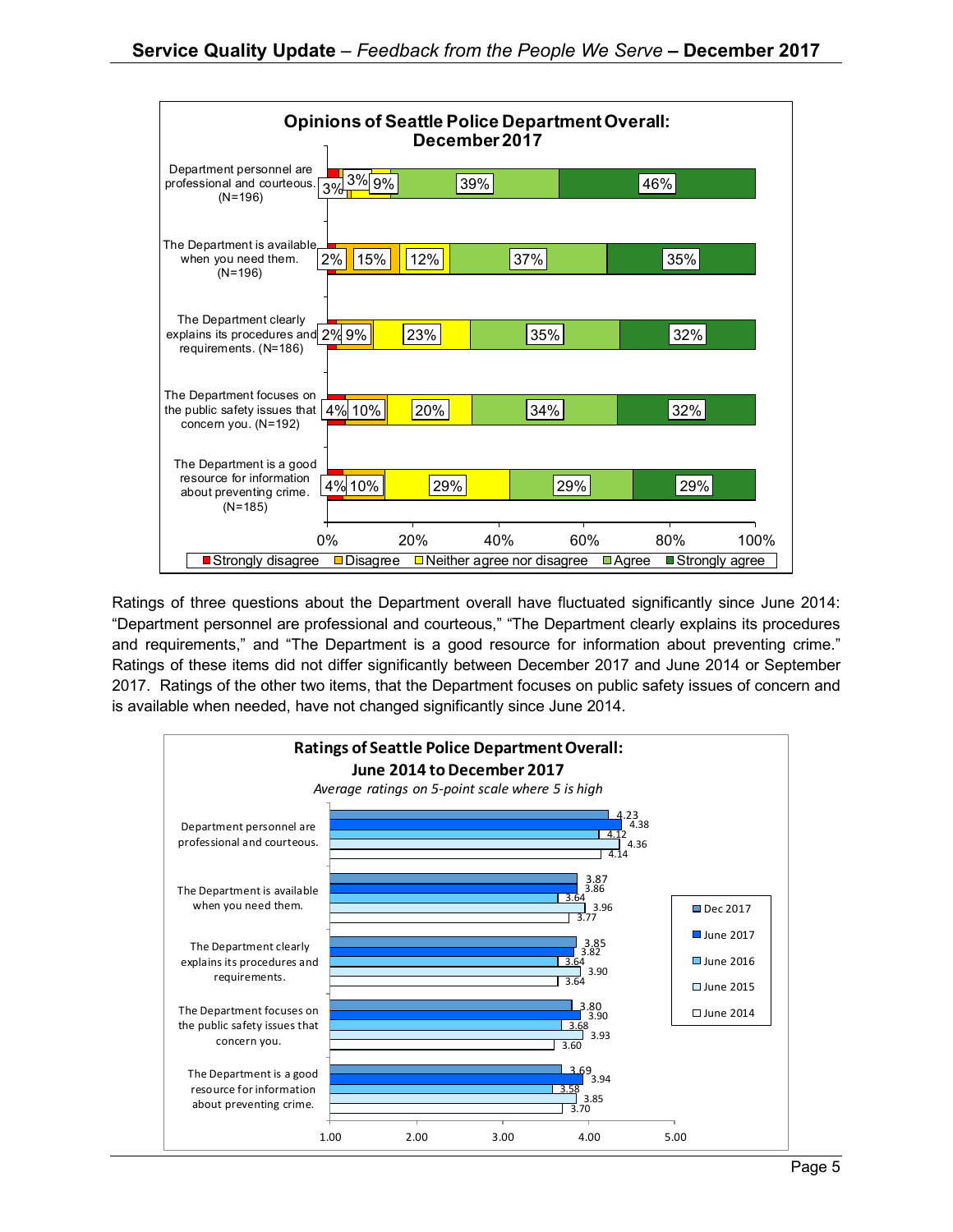**9-1-1 Operations.** Seventy-seven percent of customers rated their satisfaction with the assistance provided by the 9-1-1 operator as 5 on the five-point scale where 5 means "extremely satisfied," and 76 percent rated their satisfaction with the speed with which their call was answered as 5 on this scale. A total of 90 percent rated their satisfaction with the assistance provided by the operator and the speed with which their calls were answered as either 4 or 5 on this five-point scale. Seven and six<sup>7</sup> percent rated their satisfaction with the assistance provided by the operator and the speed with which calls were answered, respectively, as either 1 or 2 on the five-point scale where 1 means "not at all satisfied." These results are shown in the next chart.



Ratings of satisfaction with the assistance provided by the 9-1-1 operator fluctuated significantly since June 2014, but satisfaction in December 2017 did not differ significantly from September 2017 or June 2014. Similarly, satisfaction with the speed with which the call was answered fluctuated significantly over time, but satisfaction in December 2017 did not differ significantly from September 2017 or June 2015, when this question was first included in the survey.



Since June 2015, customers have been asked if they reached an operator the first time they dialed 9-1-1. Responses to this question, summarized in the next chart, have not differed significantly over time. In each survey since June 2015, between 91 and 97 percent of the customers reached an operator the first time they dialed 9-1-1, and between 3 and 9 percent (between 5 and 19 customers) had to dial 9-1-1 more than once to reach an operator.

Correcting for rounding error.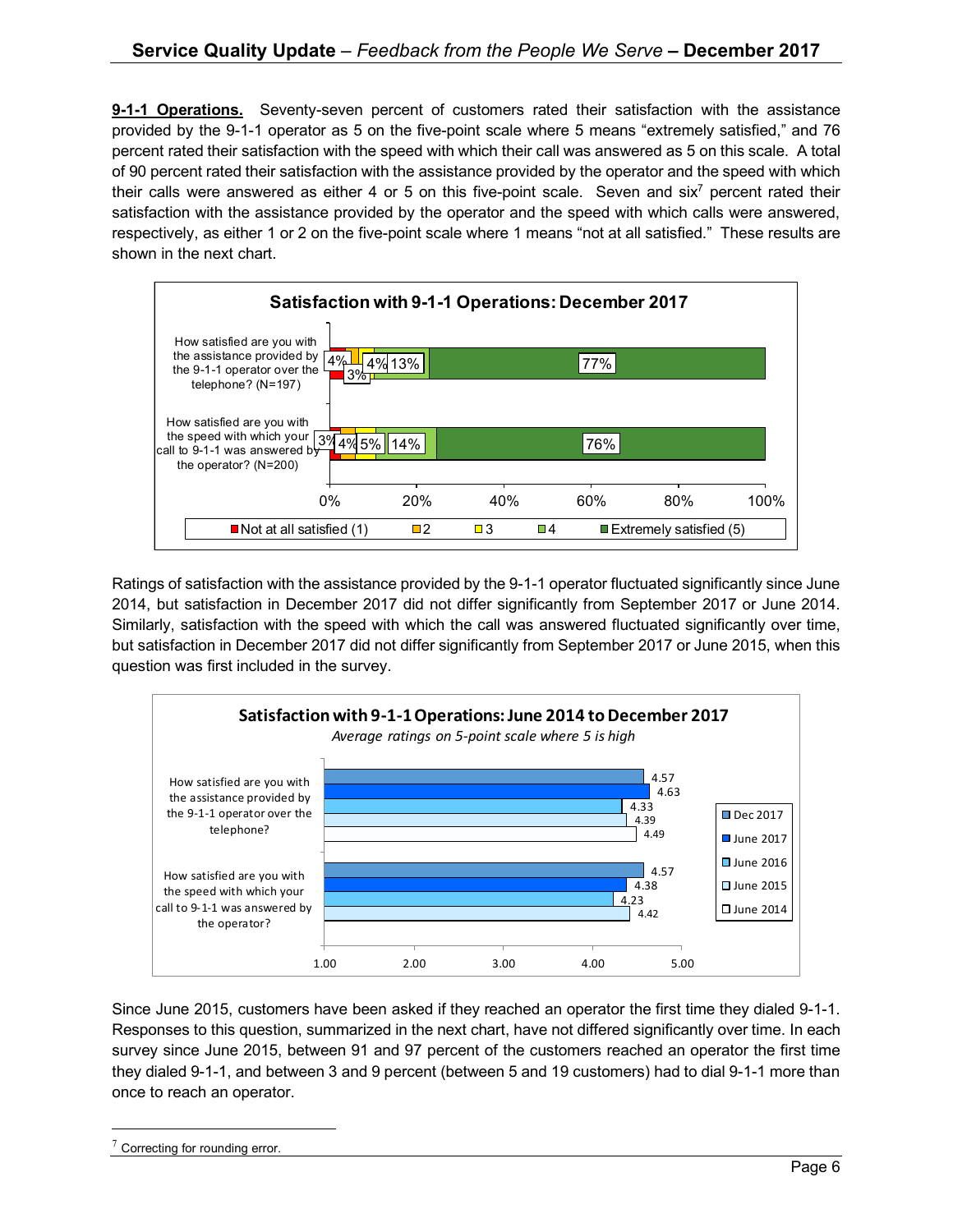

Also beginning in June 2015, customers who had to call 9-1-1 more than once were asked how often they dialed 9-1-1 to reach an operator. In December 2017, six customers said that they reached the operator on their second attempt, and one didn't know which attempt reached the operator.

**Feelings of Safety.** Customers said that they feel safer walking alone in their neighborhoods during the day than they feel in Seattle overall or walking alone in their neighborhoods at night, as shown in the next chart.

- Sixty percent rated their overall feelings of safety in Seattle as 4 or 5 on the five-point scale (24% "extremely safe"); 9 percent rated their safety as 1 or 2 where 1 means "not at all safe."
- Eighty-five percent<sup>8</sup> of the customers rated their feelings of safety when walking alone in their neighborhoods during the day as 4 or 5 on a five-point scale where 5 means "extremely safe" (58% "extremely safe"); five percent rated their safety as 1 or 2 where 1 means "not at all safe."
- Forty-seven percent rated their feelings of safety as 4 or 5 (22% "extremely safe") and 31 percent rated their feelings of safety as 1 or 2 when walking alone in their neighborhoods at night<sup>9</sup> (5 means "extremely safe"; 1 means "not at all safe").



Correcting for rounding error.

<sup>&</sup>lt;sup>9</sup> Correcting for rounding error.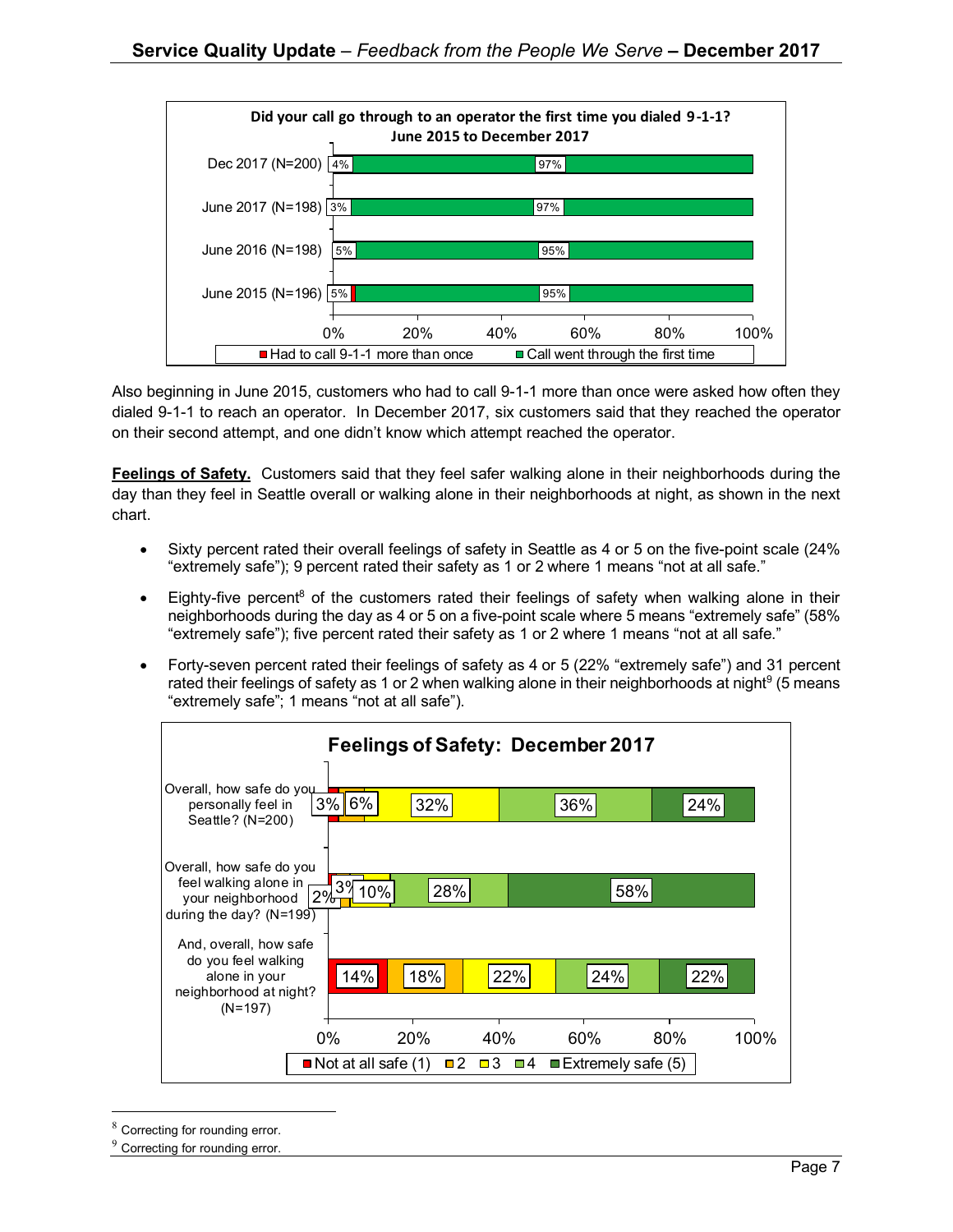Customers' feelings of safety in Seattle overall and walking in their neighborhoods alone during the day and at night, summarized in the next chart, have not changed significantly since June 2014.



When asked about the impact of the incident that caused them to call 9-1-1 on their feelings of safety, over half of the customers (57%) reported that they "feel about as safe as before the incident occurred." The remaining customers said that they either feel "less safe" (32%) or "more safe" (12%) than before the incident occurred. Similarly, when asked about the impact of the service received from the Department as a result of their call to 9-1-1, over half (57%) of the customers said that they "feel about as safe now as before they called 9-1-1," while 32 percent said they feel "more safe," and 12 percent feel "less safe."

The responses to these two questions show that the service received from the Seattle Police Department led to an increase in the percentage of customers who said they feel "more safe" (12% to 32%), as well as a decrease in the percentage of customers who feel "less safe" (32% to 12%), as shown in the next chart. This indicates that feelings of personal safety increased and customers were reassured by the Department's service.



As noted in previous survey reports, customers' opinions of the impacts of both the incident and the service provided by the Department have changed significantly over time. However, in every survey, a larger proportion of customers said they feel "more safe" and a smaller proportion said they feel "less safe" after receiving service from the Department than after the incident that caused them to call 9-1-1.